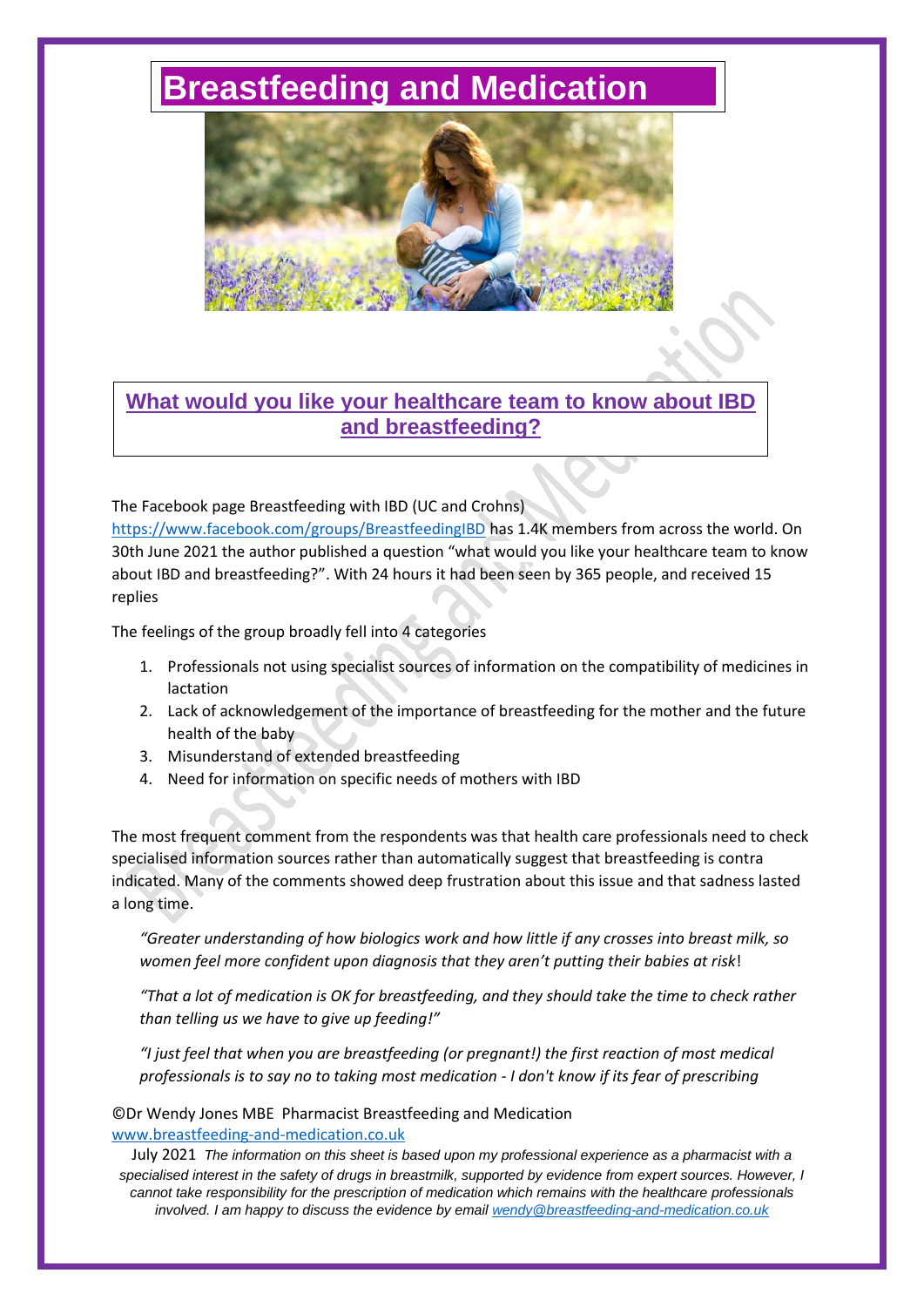*something that could harm, lack of knowledge - or both. I would like them to acknowledge the importance and difficulty of breastfeeding and take the time to really find out if something is OK or not. I've had a consultant give me information regarding sedation that I know wasn't correct, but because my family were there and heard what was said I was put under pressure to not feed for a time"*

*"That medications are safe and to be familiar with supplementary sources of info dont rely on the BNF and believe it as gospel"*

*"Explore alternatives if a medication is not compatible rather than tell mums to stop breastfeeding*"

*"*For dihydrocodeine to be routinely given instead of codeine (with the usual pump and dump nonsense alongside!)"

This response perhaps summed up the frustrated feelings of the group.

"*Dont get butt hurt if a patient knows more about bf and meds than you, the professional, go and do some research, apologise and acknowledge this newly learnt information.*

There were many responses regarding advice to pump and dump milk for sedation during investigations particularly colonoscopy, for CT and MRI Scans. This was exemplified by the comments:

*"My doctor asked me could I stop breastfeeding for a few days after my infusions (every 8 weeks) "just to be on the safe side"* M*y answer was simply: no. "*

*"Pumping and dumping is terrible advice especially because most of the time it's unnecessary"*

*"You can't just stop feeding on demand especially if you have an allergic baby too!"*

*"I wish doctors would just say "I don't know, but I'll check and get back to you" rather than give incorrect information. I instantly lose respect for and confidence in any doctor / nurse who tells me to pump and dump "just to be safe" when it's not necessary. I say it all the time, but if we're going to trust the science behind the medicine we take, we MUST also trust the science behind how it may/may not impact breastmilk."*

*"I was told many times that Hydroxychloroquine was absolutely too dangerous to feed on, so I ended our strained feeding journey because I needed medication (this was nearly 10 years ago)"*

*"*That there is now a reputable sources of information for checking drug safety"

### ©Dr Wendy Jones MBE Pharmacist Breastfeeding and Medication [www.breastfeeding-and-medication.co.uk](http://www.breastfeeding-and-medication.co.uk/)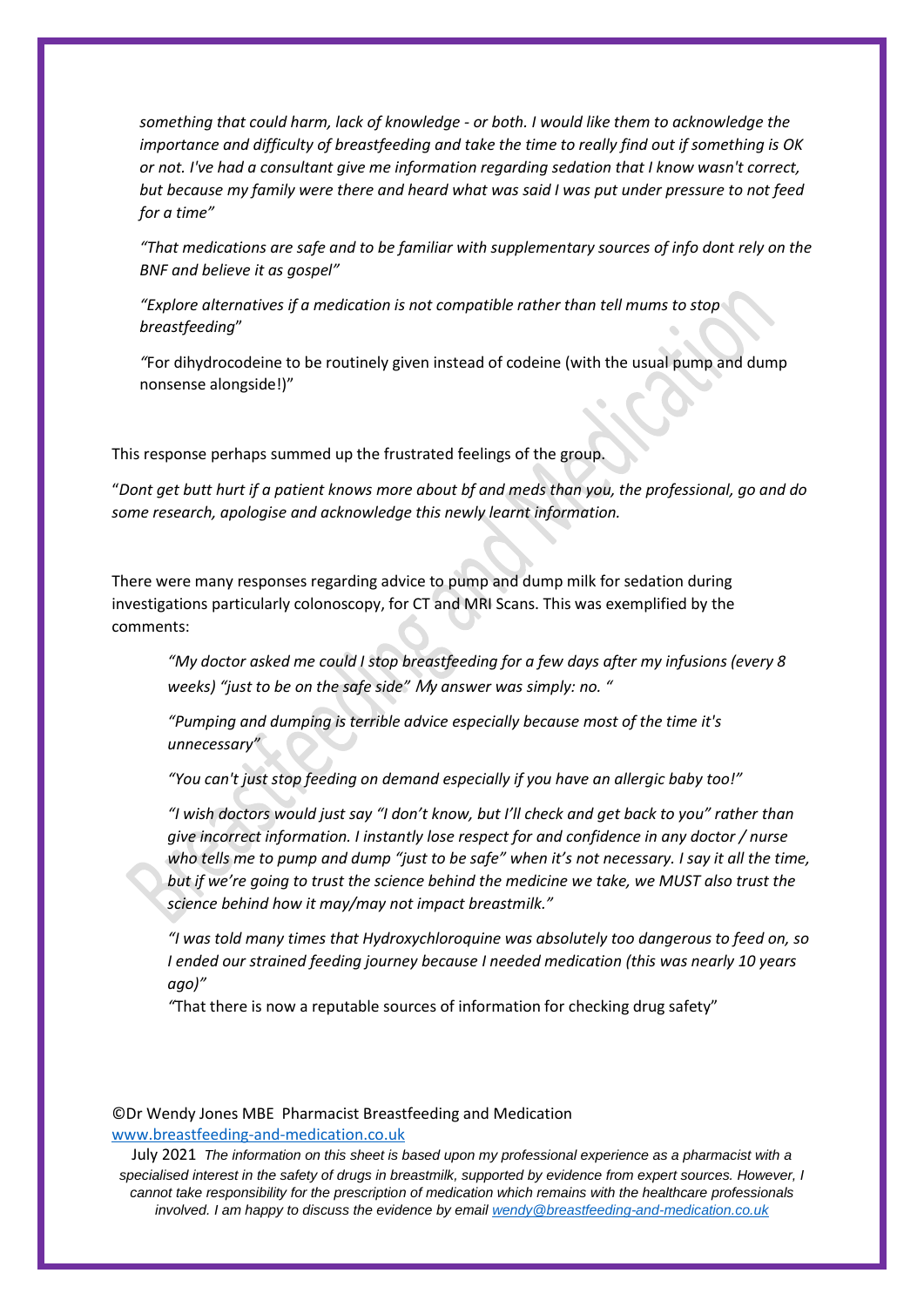Several respondents wanted professionals to know and understand how important breastfeeding is to them rather than dismiss it as an add on extra to motherhood. In addition, that sometimes they need additional help with breastfeeding due to the symptoms of the condition of IBD.

*"I think some health professionals don't appreciate how hard a Mum may have worked to get where she is on her breastfeeding journey. We're often told to just "stop feeding" in the same way you might tell someone to stop eating chocolate. It needs to be an absolute last resort, with every option having been explored, and researched thoroughly and compassionately"*

*"It would also be great if medics were more aware of the protective effect of breastfeeding and how it can reduce the chances of our children getting IBD. Maybe that will stop all the usual questions about why we continue to feed into the toddler years and beyond"*

*"Explaining that we can have low supply due to our IBD, but we need advice and support to help build it up, not just to stop feeding, the effects of dehydration and nutritional deficiencies on breastfeeding and on the feeding parent"*

*"Breastfeeding reduces the chances of a child developing IBD and therefore they should support women who want to breastfeed rather than create obstacles"*

Extended/ term breastfeeding is important to many of the members of the group. The comment is an extension of the previous responses.

*"When I tell my Health visitor and a midwife, I am still breastfeeding 3 years old I get: can't he have a milk in a cup? Why don't you stop you are pregnant having a new baby? So frustrating"*

*"It would also be great if medics were more aware of the protective effect of breastfeeding and how it can reduce the chances of our children getting IBD. Maybe that will stop all the usual questions about why we continue to feed into the toddler years and beyond"*

*"My gastroenterologist is lovely, been on great terms for over a decade but feeding my little boy past a year I have felt is not frowned upon exactly but sort of almost an inconvenience, I guess. It's unfortunate because it's slightly changed how I feel about him, and this is a man who has saved my life…. twice! Sad actually "*

Similarly, respondents commented on the need for information on specific needs of mothers with IBD. This was acknowledged by one professional. There was also acknowledgement of the importance of professionals to the rest of the family supporting the mother.

- Top tips for feeding on the loo (how to make a safe playpen in the bath etc)/slings make toilets accessible with a baby.
- I'm now in here as a breastfeeding peer supporter to keep up to date with current advice and resources, to have a place to signpost to other IBD parents I end up supporting.
- That flare ups and rapid weight loss are not because you are breastfeeding
- Please don't ask parents to feed in the toilets or pump in there either
- To family members the doctor is ALWAYS right, must be, they're a doctor!! Erm no!
- Prednisone ABSOLUTELY effected my milk supply.

## ©Dr Wendy Jones MBE Pharmacist Breastfeeding and Medication [www.breastfeeding-and-medication.co.uk](http://www.breastfeeding-and-medication.co.uk/)